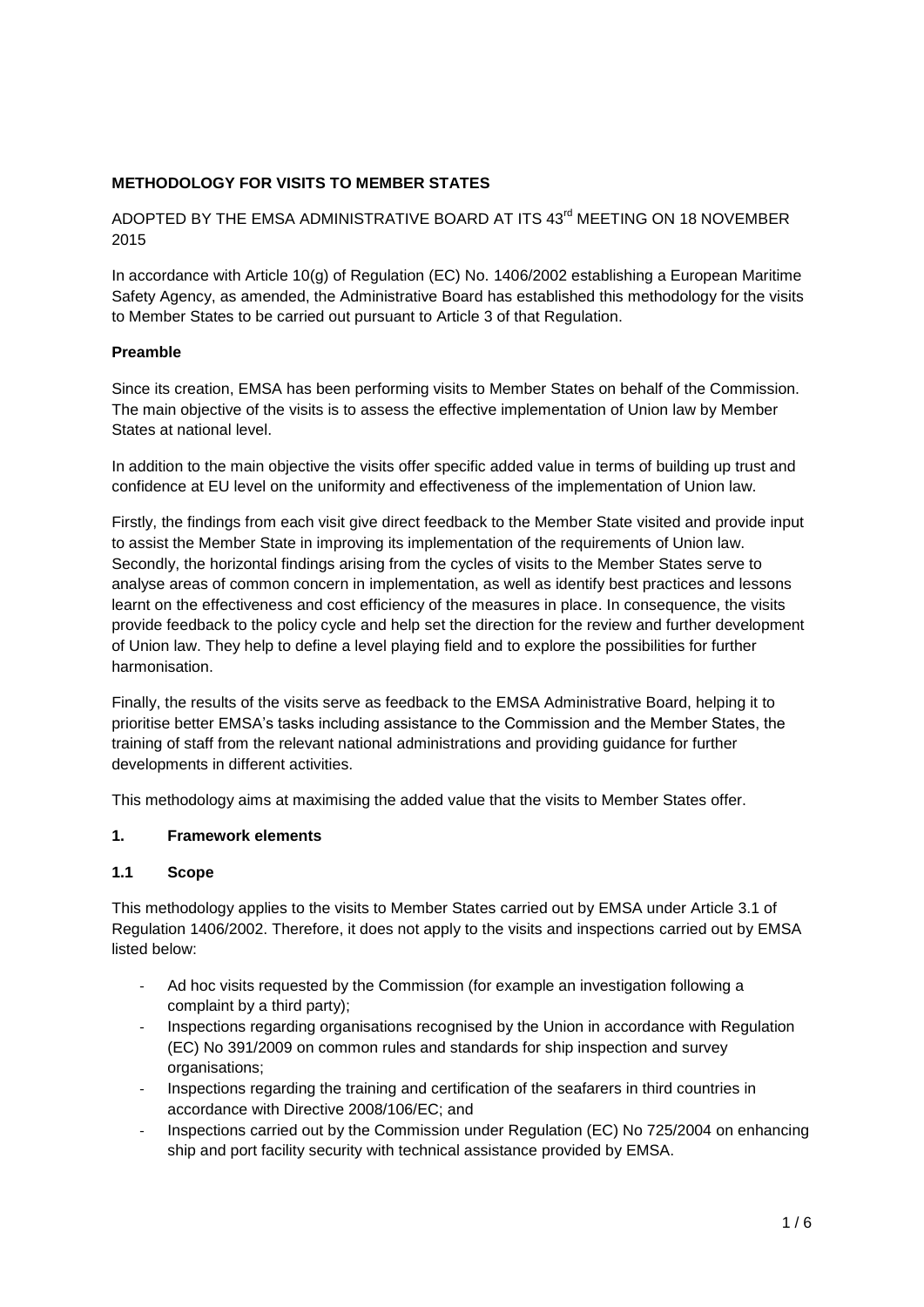# **1.2 Objectives**

This methodology aims to ensure that the process of visits will:

- Result in the correct and effective operational implementation of the applicable Union law, thereby assisting the Commission in fulfilling its Treaty obligations;
- Monitor and report on the effectiveness of the implementation of the measures taken by the Member States, as well as the progress made;
- Analyse the findings from the visits in order to share Member States' best practices as part of horizontal analysis;
- Enhance transparency;
- Maximise the added value of the results of the visits to the benefit of the Commission, the Member States and EMSA.

## **1.3 Basic principles**

The visits to Member States in accordance with this methodology are carried out without prejudice to the role of the Commission in accordance with the Treaty on the European Union and in respect of Articles 1, 2.2(b) and 3 of Regulation (EC) No. 1406/2002.

## **1.4 Legal basis**

EMSA has been tasked by Article 2.2(b) of Regulation (EC) No. 1406/2002 with assisting the Commission in its role of monitoring and verifying the proper implementation and application of Union law, in particular by carrying out visits to the Member States as provided by Article 3. Article 3.1 states that:

*"EMSA ... will conduct visits to Member States to assist the Commission in its task of the assessment of the effective implementation of the European law on the basis of the methodology established by the Administrative Board".*

The Commission is responsible for deciding what visits EMSA should undertake and their scope, as part of its role in ensuring that the obligations of the Treaty on the European Union are met, In particular:

Article 4(3):

*"the Member States shall take any appropriate measure, general or particular, to ensure fulfilment of the obligations arising out of the Treaties or resulting from the acts of the institutions of the Union."* 

Article 17:

*"the European Commission .. shall ensure the application of the Treaties, and of measures adopted by the institutions pursuant to them."*

## **2. Visit cycles**

The visits to Member States carried out in accordance with this methodology are organised in cycles. In principle all Member States will be visited during a cycle.

The visit cycles should be specified in a way that best serves the added values highlighted in the Preamble above, as well as keeping the administrative burden on Member States as low as possible.

The Commission is responsible for deciding which Union law should be the subject of a cycle of visits to Member States to be carried out by EMSA and provides in good time an overview of the planned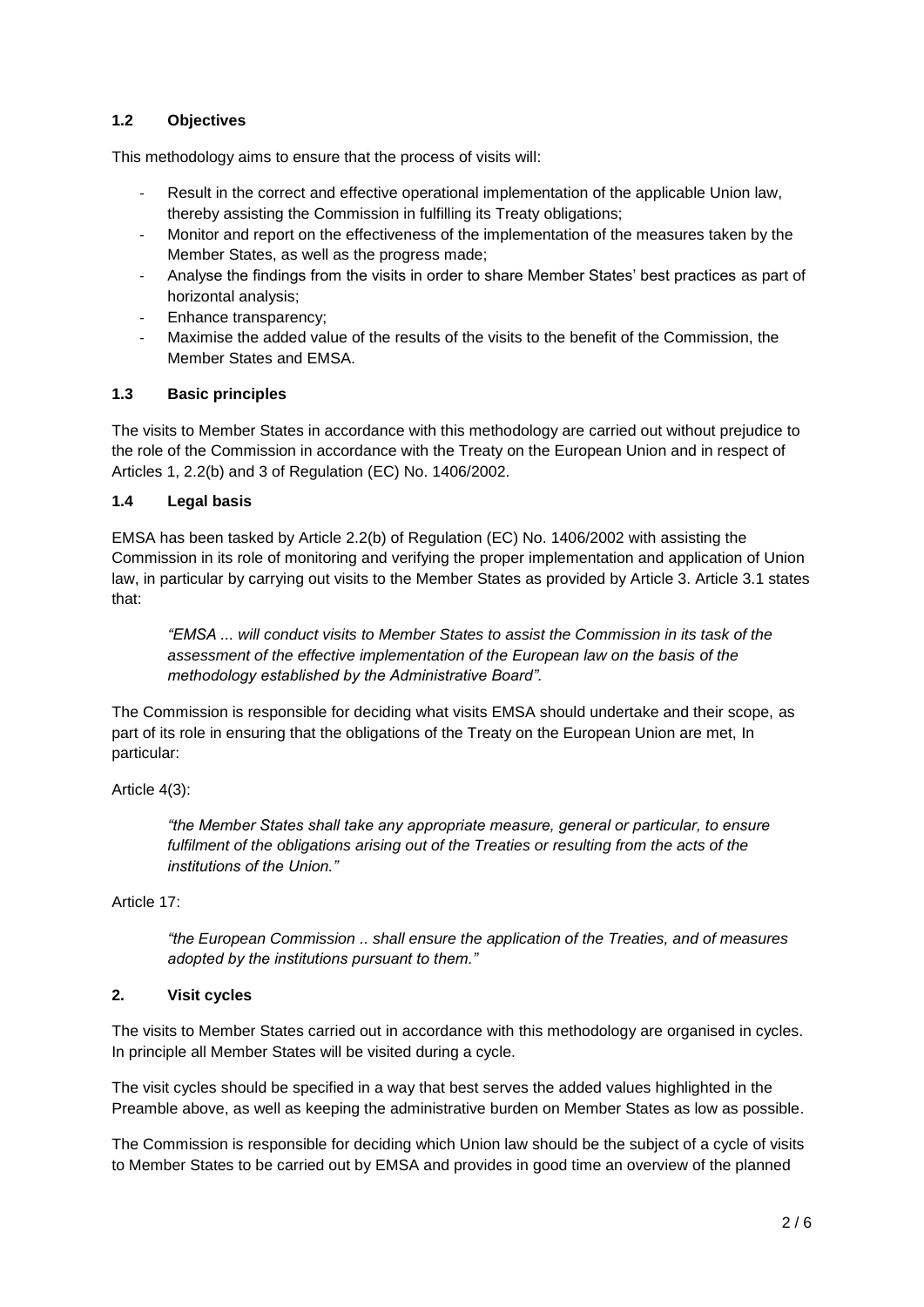visit cycles with the number of Member States to be visited in a multi-annual perspective, in order for the cycles to be included in the EMSA Work Programme for the relevant year.

The overview covers the scope of the visits and indicates the relevant Union law that is the subject of the planned cycles. The following elements should be specified:

- The object of the visit cycles (the implementation of the relevant Union law);
- The objectives of the visits (if there is a specific focus to be covered);
- The number of visits to be conducted in each year of the cycles.

## **2.1 Specifying the individual visit cycle**

The Commission will decide on the scope of the visits. The first cycle of visits should focus on the implementation of the relevant Union law in general while any subsequent cycles in the same area can concentrate on specific elements as highlighted by the horizontal analysis of the previous cycle.

Specification of the visit cycle is guided by the following factors:

- The purpose and intent of the applicable Union law;
- Equal treatment of the Member States in terms of the overall planning of the visit cycle;
- The experience gained from any previous visit cycles;
- The outcome from any past horizontal analyses;
- Other relevant information sources (e.g. PSC concentrated inspection campaigns, the EMSA MSS, AI database, STCW database, etc.).This type of background information can in particular give guidance for the length, the extent and possibly the substance of specific visits.

The following factors will to the extent possible be taken into account when planning individual visits:

- A Member State should not be visited whilst it holds the Presidency of the EU Council;
- There should normally be a gap of at least three months between EMSA visits to any one Member State;
- A Member State should not be visited by EMSA more than twice in one calendar year;
- A Member State that is visited twice in one calendar year, should not normally be visited by EMSA in the following calendar year. If a Member State is visited in the following calendar year, the number of the visits should be limited to one;
- Holiday periods including national holidays;
- The programming of inspections carried out by the Commission under Regulation (EC) No 725/2004 on enhancing ship and port facility security;
- The degree of relevance of the objective of the visit cycle in relation to the profile of different Member States; and
- Geographical spread.

# **2.2 Preparing the start of the cycle**

Following a request by the Commission to carry out a cycle of visits, EMSA shall organise an ad hoc workshop, to be attended by the Commission and representatives of the relevant competent authorities of the Member States.

The Commission will present the purpose, scope and objectives of the visits. All participants will have the possibility to provide information and details that may be of assistance to the Commission and EMSA when carrying out the visits.

The preparation of the workshop may involve the circulation of a questionnaire to the Member States and a prior desk analysis of the relevant issues.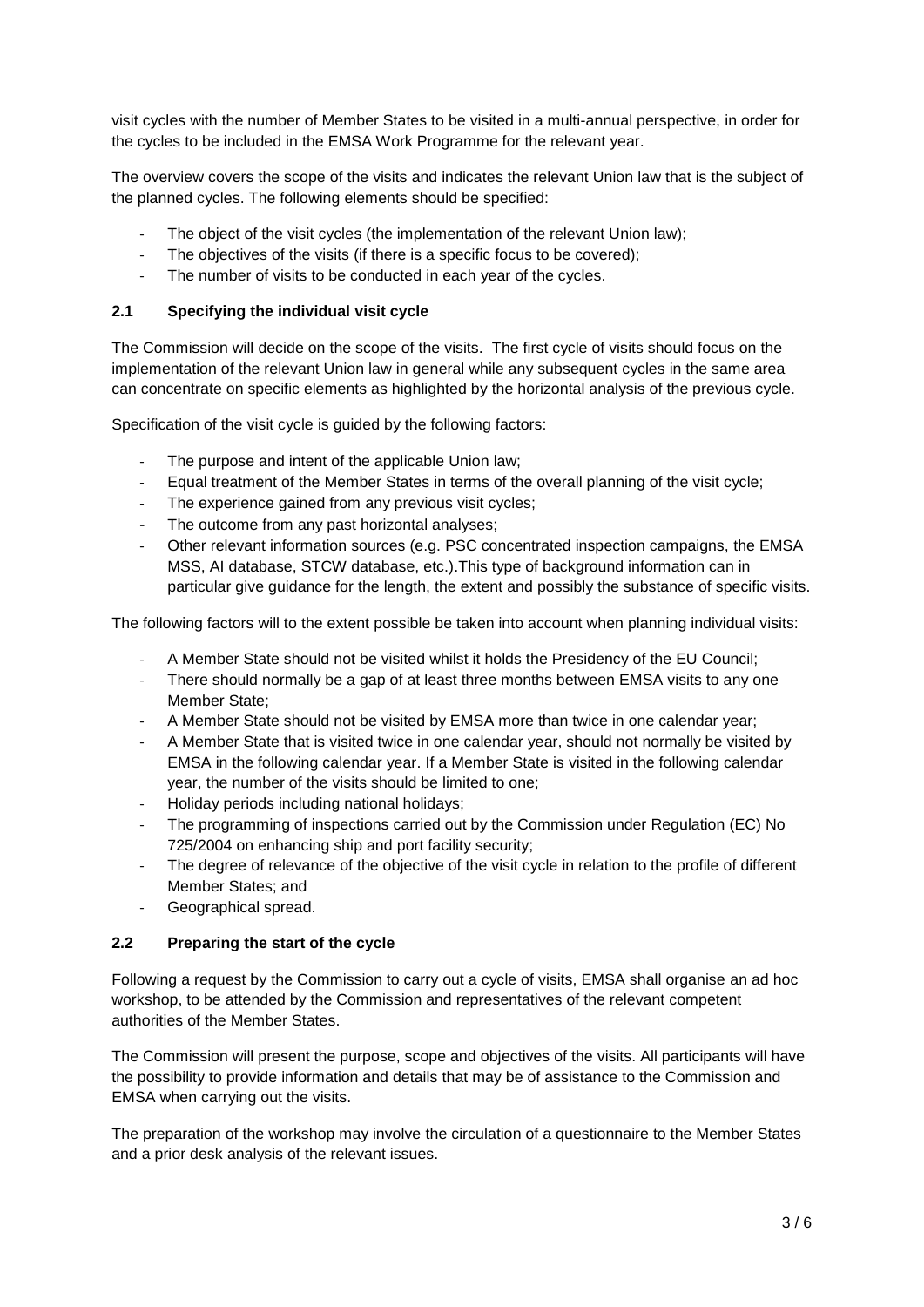The objectives of the workshops are to:

- share the general outcome of the legislative "conformity check" performed by the Commission;
- identify specific issues in the operational implementation;
- identify difficulties or differences in the interpretation of relevant provisions of the Union law in question;
- share operational experience gained at national level;
- discuss issues emerging from any questionnaire circulated before the workshop; and
- discuss the elements that could form the specific pre-visit questionnaire.

Each Member State shall provide the Commission and EMSA with their contact points for all the relevant national competent authorities that are involved with the items to be addressed during the visit process.

The results of the workshop shall be analysed by EMSA in consultation with the Commission and shall be a starting point for the visits.

# **2.3 Preparation of the visits: gathering the relevant information**

The conformity check of the legal transposition is performed by the Commission before the start of the visit cycle. Before preparation of the individual visits, EMSA shall, for each Member State, receive the results of this check together with the national legislation that formed the basis of the check.

The Member State shall timely provide EMSA with any amendments to the national legislation or organisation and with any other documents that might be relevant to help EMSA to prepare adequately the visit through desk analysis, and reduce to the minimum the physical visit. EMSA may also send a specific pre-visit questionnaire to the Member State concerning the areas to be focussed on during the visit and relating to information not already in the possession of EMSA from the preworkshop questionnaire and the conformity check.

EMSA may set a deadline for Member States to provide the information requested, to ensure that time is not spent unnecessarily during the visit reviewing the information. Adequate time should be allowed for the completion of the questionnaire. The duplication of information requests should be avoided.

As a general rule, EMSA should prepare as much as possible through desk analysis and reduce to the minimum the number of issues to be checked during the visit, prioritising the operational aspects of implementation. The use of video and teleconferences during the preparation of the visit is encouraged.

Member States shall cooperate with EMSA during the preparatory, control and reporting phases of its visits.

## **2.4 Practical arrangements**

EMSA will informally contact the Member State to be visited as early as possible to discuss the practical arrangements for the visit. This may include the specific timing as to when information has to be submitted, the establishment of a national contact point for each particular visit and any other practical arrangements related to the organisation of the visit.

A visit programme outlining the activities to be addressed and the venues to be visited will be prepared by EMSA and presented to the national contact point for review. The Member State shall ensure that suitably qualified and directly responsible personnel are available at the venues for the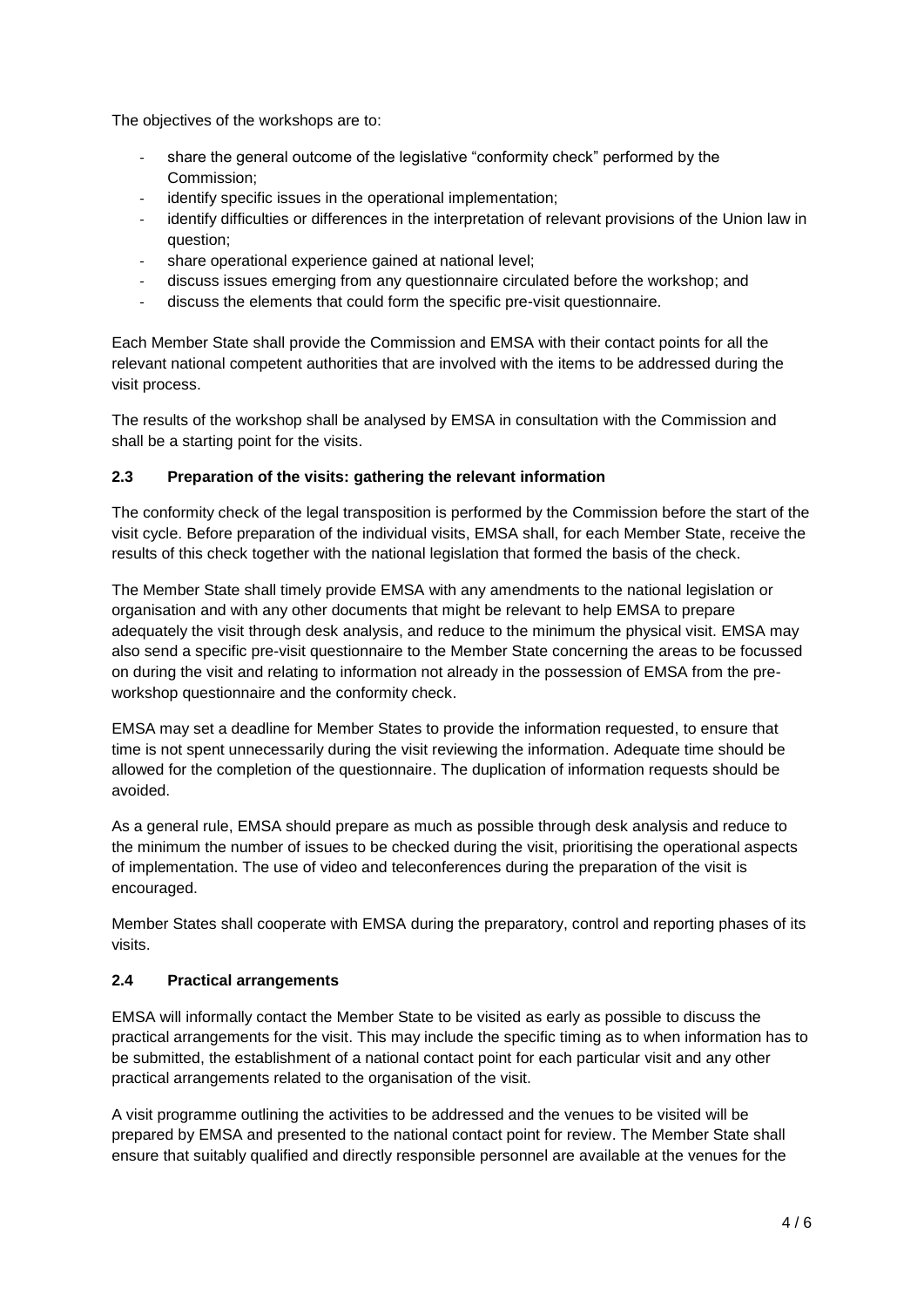visit. The EMSA representatives may propose to work in more than one team in order to cover more locations in a shorter time span.

Irrespective of the state of informal contacts with the national contact point, EMSA will send a formal notification of a visit to the Permanent Representation to the European Union of the Member State concerned three months prior to the said visit, with a copy to the Commission. This notification will include the names of the EMSA visit team and the visit programme. The Member State shall in turn send a formal response.

Each party bears its own costs. This includes the members of the EMSA team, the personnel and entities of the visited Member States.

# **2.5 Executing the visit**

The number of days of the visit should be kept to a minimum and on-the-spot verification should be limited to the operational issues that cannot be covered in the desk analysis whenever feasible, consistent with the scope of the visit as decided by the Commission.

Any EMSA staff, or team of staff, delegated to carry out a visit will hold a Decision of the Executive Director of the Agency indicating the date of the visit and its main objective and purpose.

EMSA and the Member State visited should respect the agreed programme in respect of the scope, venues and timing.

At the end of each visit EMSA should hold a closing meeting during which it will provide the visited Member State with a preliminary indication of the findings established during the visit.

The Member State being visited may invite other Member States to participate in the visit as observers, in which case the Member States concerned will make all the practical arrangements. These observers will not form part of, nor will they assist, the EMSA team.

## **2.6 Post visit feedback and support**

Following a visit, EMSA will produce a report on the results of the work undertaken. Within 90 calendar days of the end of the visit a draft version shall be sent to the Member State visited, with a request for the Member State to provide any factual corrections within 30 calendar days.

A follow-up video/tele-conference with the Member State for clarifications/ questions on the draft Visit Report may be organised.

The final version of the report is sent to the Commission and the Member State visited.

On request by the Member State and if possible, EMSA will produce, together with the draft report, an additional document containing suggestions for improvement, if possible based on a SWOT analysis. This document would be purely advisory in nature and without prejudice to the Member States' responsibilities.

In the same spirit the Member State may ask EMSA for support in developing the corrective action plan.

EMSA and the Commission will be informed about the corrective actions taken by the Member State.

## **2.7 Horizontal Analysis**

EMSA shall produce a horizontal analysis report at the end of the cycle of visits. If appropriate and in order to share knowledge and experience across the Member States, a horizontal analysis report